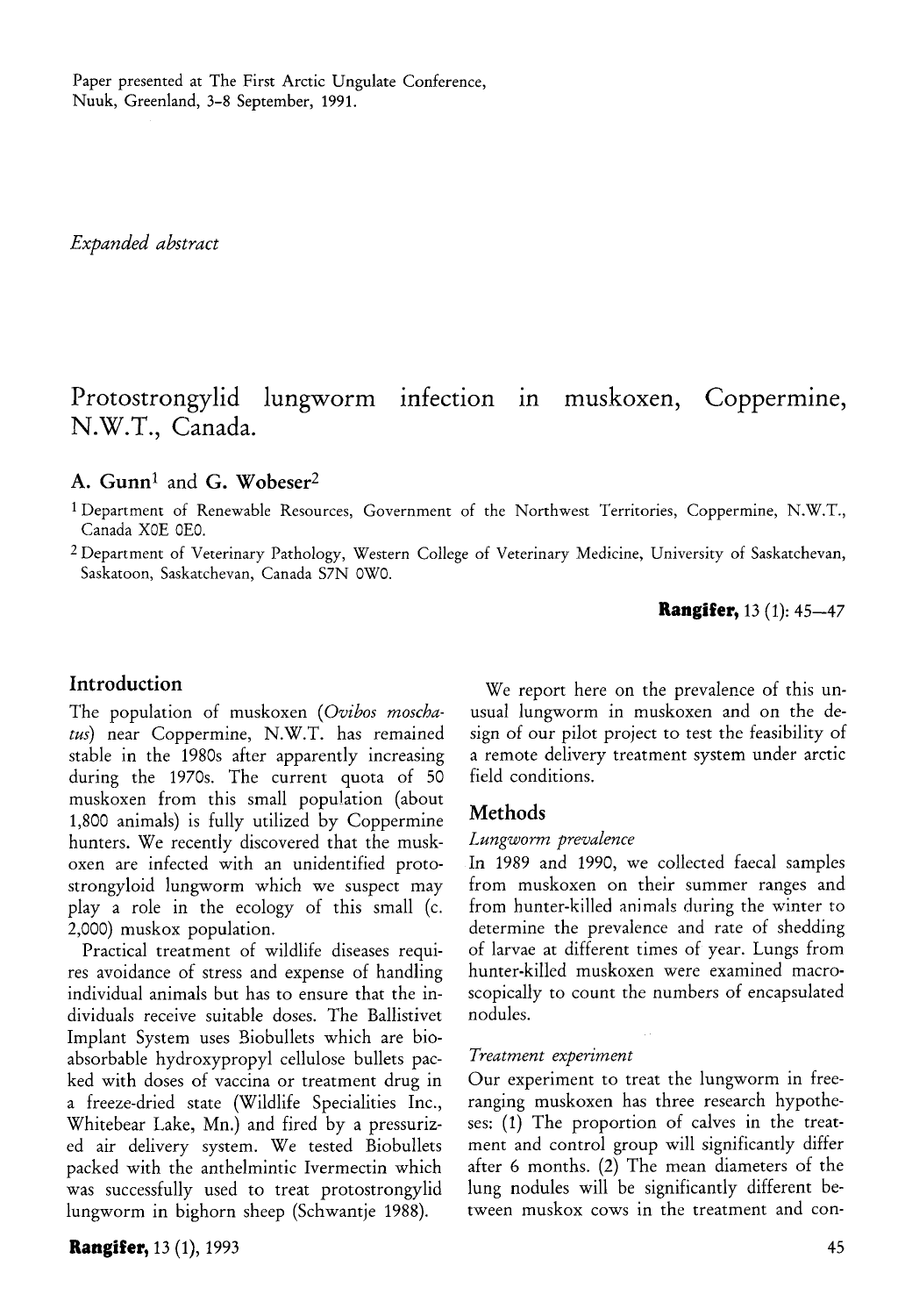trol group. (3) The mean numbers of larvae in faecal samples will be significantly different between muskox cows in the treatment and control group.

The experimental design is the randomised selection and assignment of adult cow muskoxen to either a control or treated group. The treatment is the anthelmintic Ivermectin which was successfully used to treat protostrongylid lungworm in bighorn sheep (Schwantje 1988). The delivery system uses Biobullets (bioabsorbable hydroxypropyl cellulose bullets packed with freeze-dried drug) fired by a pressurized air delivery system. The cows were immobilized in March 1991 and ear-tagged to identify treated or control cows and determine whether they were infected with lungworm. Cows in the treatment group received 50 mg Ivermectin by Biobullet fired from 6-8 m into the rump.

# **Results**

### *Prevalence and pathology*

Preliminary investigations indicate that the infection is common and widespread, with 80 of 88 faecal samples (91 %) collected randomly throughout the area in July-August 1990 containing larvae. Three of five faecal samples collected from calves in August 1990 contained larvae, indicating that animals have become infected in their first summer. The 20 cows sampled in March 1991 had 5.64  $\pm$  5.96 (S.D.) larvae/g of fecal pellet. Most (92 % of 48 adults) muskox lungs examined between November 1989 and 1990 had grossly visible lesions.

The muskox host's strong local reaction to the nematodes is a nodule formed by a thick layer of fibrous connective tissue surrounding a mass of coiled adult worms and amorphous debris. The adult worms were surrounded with masses of larval worms many of which appeared dead and necrotic. The nodules are formed next to bronchioles which the larvae can successfully enter as they were also identified within the bronchiole. The lungworms appear to cause only local inflammation and the greatest effect on the lung is through displacement and compression of the surrounding lung tissue.

The infections can be severe in individual muskoxen: one adult bull having 258 pea to grape-sized nodules in its lungs. The effects are unknown but could include impaired breathing and pneumonia and apparent increased vulnerability to grizzly-bear predation. In summer

1989, three of 10 radio-collared cows were killed by grizzly bears. One cow was sufficiently intact to autopsy and her lungs had over 50 protostrongylid nodules. A fourth radio-collared cow died of pneumonia in October 1989 an her lungs contained 70 protostrongylid nodules.

### *Treatment experiment*

The requirements of the study design were met by the immobilisation, marking and treatment of 30 muskox cows between 3 and 14 March 1991. A further 12 cows were immobilised and marked but not treated as part of the control group which also includes the 18 previously radio-collared cows.

# **Discussion**

The identity of this parasite has not been established, but it appears to be a species that has never been described previously in muskoxen. The larvae found in the faeces on muskoxen have a distinct «dorsal spine» that is characteristic of certain genera *{Muellerius, Parelaphostrongylus* and *Elaphostrongylus).* The location of the adults in *cysts* within the lung is similar to that of *Muellerius* sp. but both the adult parasites and the larvae are larger than those of the only described species in this genus. The lifecycle, host range, geographic distribution in muskoxen, and effect of this parasite on muskoxen are all unknown.

Our findings of the high proportion of animals infected suggested that the lungworm could be a factor in the demography of this small muskox population. Theoretical models of host-prey dynamics predict that parasites with a high prevalence and moderate levels of infection have the most effect on the host population dynamics (May 1983). Hence, we are taking the first steps toward developing treatment of lungworm parasitism in free-ranging muskoxen.

The treatment of wildlife diseases will likely be the most effective in small populations where a significant proportion can be economically treated to improve survival and reproduction. Our treatment experiment was designed to test a remote delivery system that avoids stress and expense of handling individual animals and ensures that the individuals receive suitable doses.